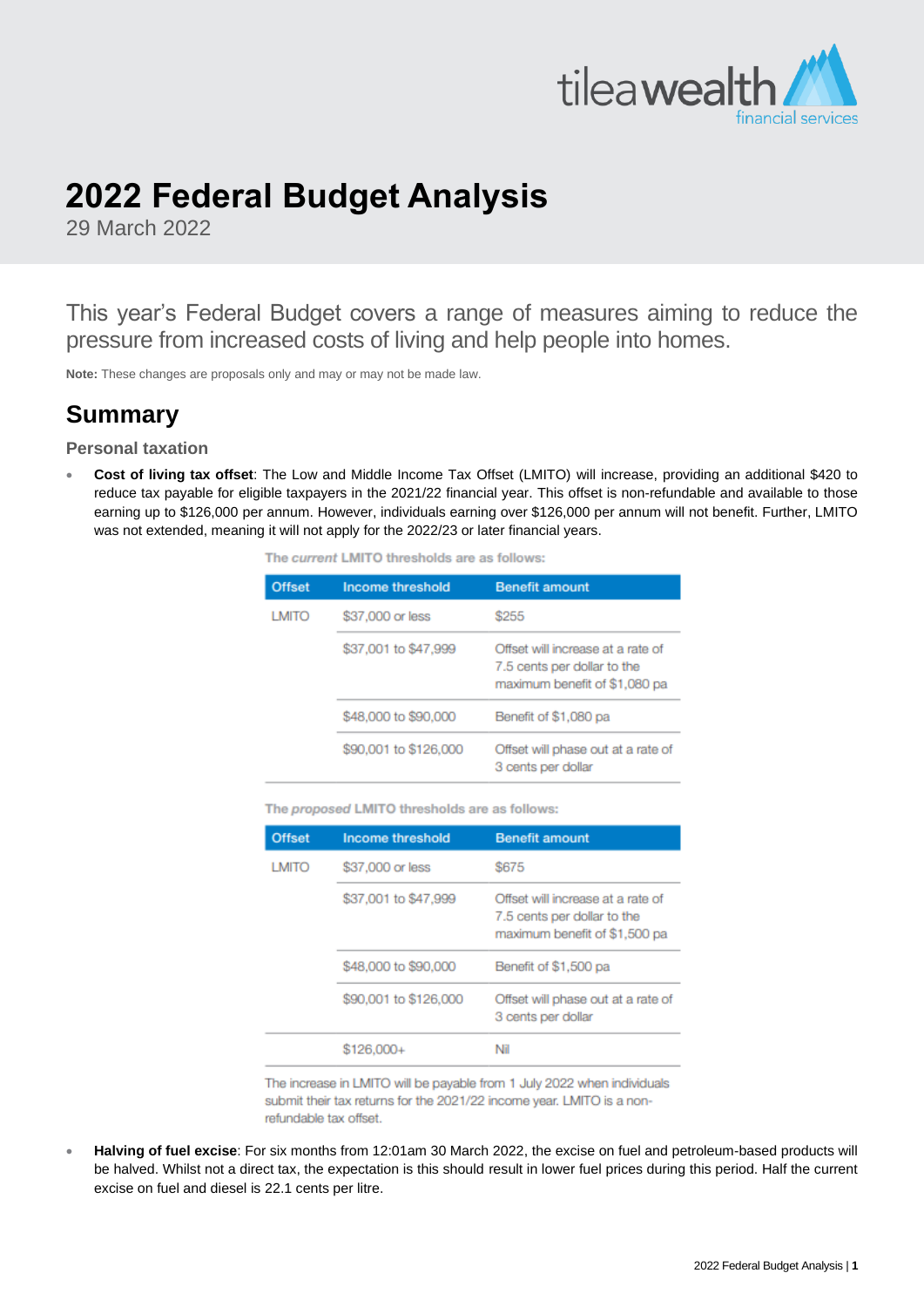

### **2022 Federal Budget Analysis**

29 March 2022

|                                                                           | Current  | <b>Proposed</b> |
|---------------------------------------------------------------------------|----------|-----------------|
| Singles                                                                   | \$23,226 | \$23,365        |
| Family                                                                    | \$39,167 | \$39,402        |
| Single seniors and pensioners                                             | \$36,705 | \$36,925        |
| Family seniors and pensioners                                             | \$51,094 | \$51,401        |
| For each dependent child or student,<br>the family threshold increases by | \$3,597  | \$3,619         |

• **Indexation of the Medicare Levy thresholds**: The Medicare Levy low-income thresholds are indexed each year.

#### **Home ownership**

**Affordable housing measures**: The First Home Loan Deposit Scheme and Family Home Guarantee allow eligible individuals to purchase a home with as little as a 2% deposit, and the Government will guarantee the loan, removing the need for lenders mortgage insurance. Currently, guarantees are limited to 10,000 per year. From 1 July 2022, changes to the existing home guarantee schemes will be made by allocating a total of 50,000 guarantees as follows:

- 35,000 places under the First Home Guarantee (formerly the First Home Loan Deposit Scheme)
- 5,000 places under the Family Home Guarantee targeting single parents regardless of any previous home ownership
- 10,000 places under a new Regional Home Guarantee targeting individuals who have not owned a home in five years who relocate to a regional location and can supply a 5% deposit.

The Family Home Guarantee and Regional Home Guarantee places are provided until 30 June 2025, whilst the 35,000 First Home Guarantee places are proposed to continue indefinitely.

#### **Business taxation**

• **Small business training deductions**: The Government is proposing to allow a deduction of 120% of eligible costs incurred in training staff in small businesses (i.e., businesses with an aggregated annual turnover less than \$50 million). Generally, training must be delivered by an external registered training organisation in Australia and is only deductible if it relates to employees. For example, if an employer pays an external training company \$5,000 to deliver eligible training to its employees, the employer can deduct \$6,000 in its tax return. This measure is proposed to apply from 29 March 2022 to 30 June 2024.

**Small business technology deductions**: Small businesses may be eligible to deduct up to 120% of eligible business costs which support the business adopting digital technologies, such as cloud services or cyber security systems. Eligible expenditure will be capped at \$100,000 per financial year and the measure is expected to operate from 29 March 2022 to 30 June 2023.

- **Changes to Pay As You Go (PAYG) instalments**: The Government proposes to allow PAYG instalments for businesses to be calculated from approved software systems, based on current financial performance from 1 January 2024, subject to industry feedback. This aims to calculate more accurately withholding rather than having businesses wait until they have lodged a tax return to receive a refund of over-withheld amounts.
- **Increase to JobTrainer**: The Government has proposed an additional 15,000 places in their JobTrainer program, which provides free or subsidised vocational training in select industries such as aged care and disability support.